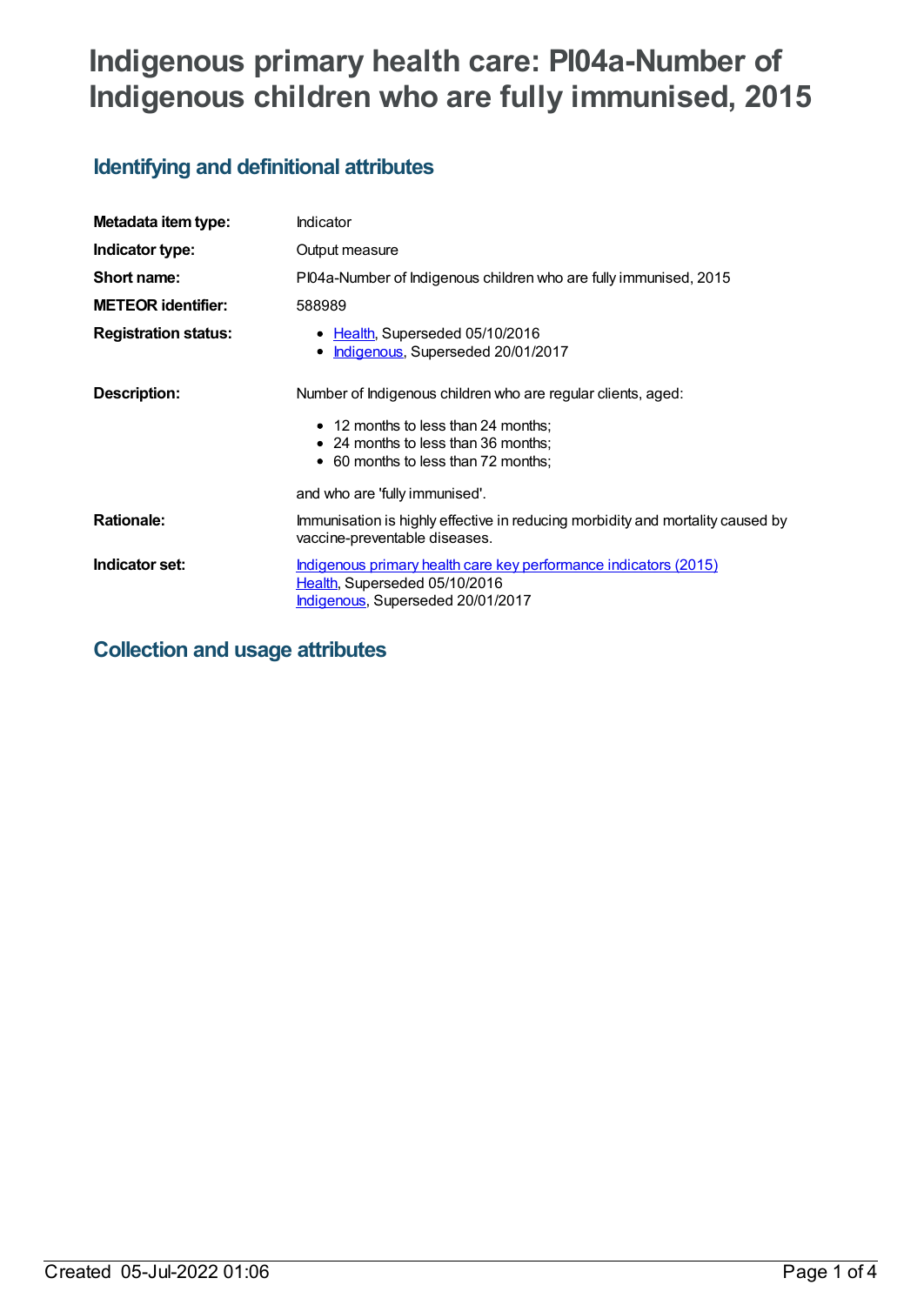#### **Computation description:** Count of Indigenous children who are regular clients, aged:

- 12 months to less than 24 months;
- 24 months to less than 36 months;
- 60 months to less than 72 months;

and who are 'fully immunised'.

|                     | 'Regular client' refers to a client of an OATSIH-funded primary health care service<br>(that is required to report against the Indigenous primary health care key<br>performance indicators) who has an active medical record; that is, a client who has<br>attended the OATSIH-funded primary health care service at least 3 times in 2<br>years. |
|---------------------|----------------------------------------------------------------------------------------------------------------------------------------------------------------------------------------------------------------------------------------------------------------------------------------------------------------------------------------------------|
|                     | Presented as a number.                                                                                                                                                                                                                                                                                                                             |
|                     | This indicator is calculated separately for each age milestone.                                                                                                                                                                                                                                                                                    |
|                     | 'Fully immunised' status is determined in accordance with the National<br>Immunisation Program Schedule (DoH 2013). The childhood vaccinations essential<br>to be considered 'fully immunised' include:                                                                                                                                            |
|                     | • DTPa (diphtheria, tetanus, pertussis)<br>• HiB (haemophilus influenzae type B)<br>$\bullet$ Polio<br>$\bullet$ Hep B (hepatitis B)<br>• MMR (measles, mumps, rubella).                                                                                                                                                                           |
|                     | A child is considered 'fully immunised' if they have received the following<br>vaccinations by the specified age milestones:                                                                                                                                                                                                                       |
|                     | • At 12 months: 3 doses DTPa; 3 doses Polio; 2 or 3 doses HiB; 2 or 3<br>doses Hep B<br>• At 24 months: 3 doses DTPa; 3 doses Polio; 3 or 4 doses HiB; 3 doses Hep<br>B; 1 dose MMR<br>• At 60 months: 4 doses DTPa; 4 doses Polio; 2 doses MMR.                                                                                                   |
| <b>Computation:</b> | Numerator only.                                                                                                                                                                                                                                                                                                                                    |
| Numerator:          | Calculation A: Number of Indigenous children who are regular clients, aged 12<br>months to less than 24 months and who are 'fully immunised'.                                                                                                                                                                                                      |
|                     | Calculation B: Number of Indigenous children who are regular clients, aged 24<br>months to less than 36 months and who are 'fully immunised'.                                                                                                                                                                                                      |
|                     | Calculation C: Number of Indigenous children who are regular clients, aged 60<br>months to less than 72 months and who are 'fully immunised'.                                                                                                                                                                                                      |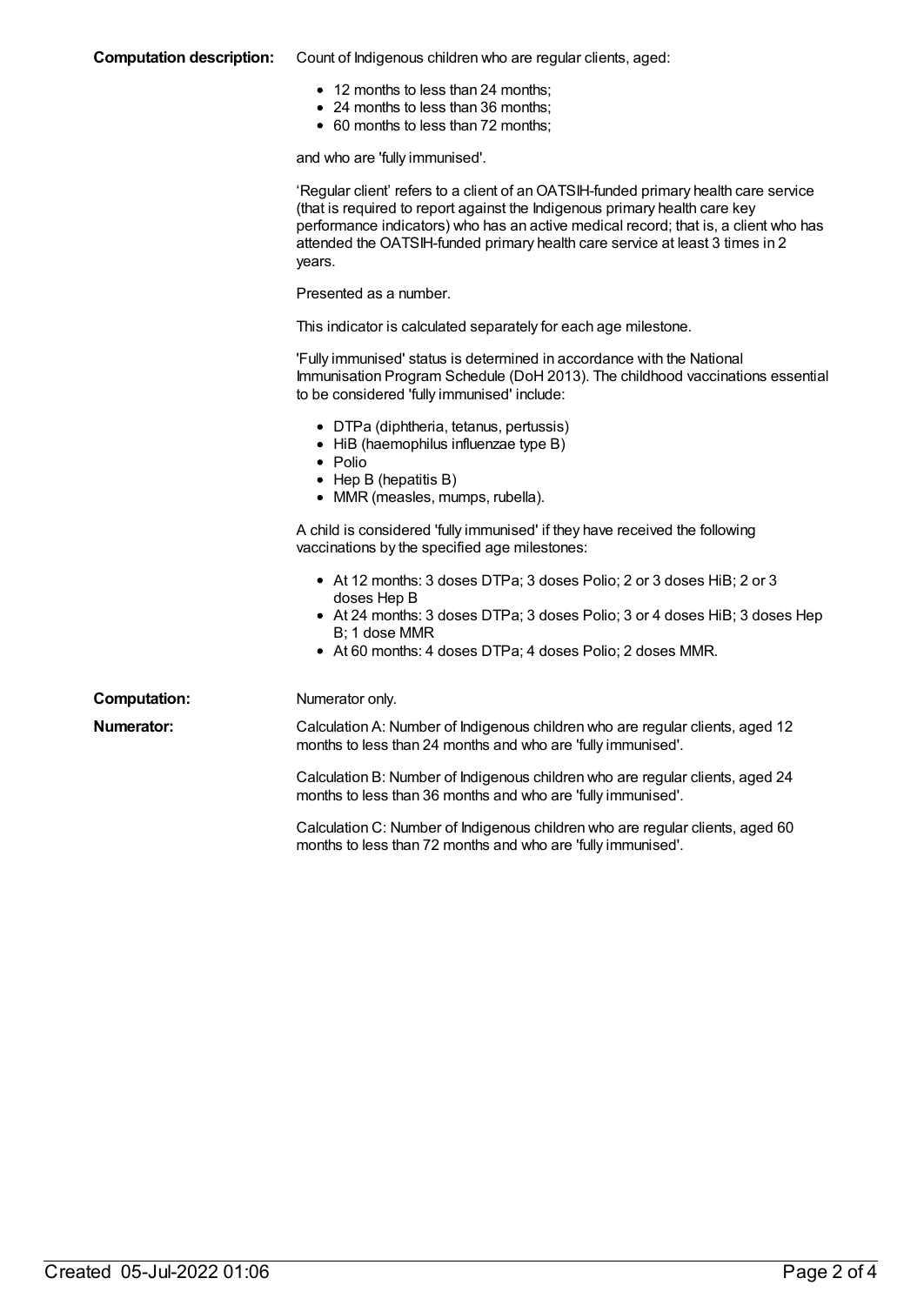[Person—Indigenous](https://meteor.aihw.gov.au/content/291036) status, code N

**Data Source**

[Indigenous](https://meteor.aihw.gov.au/content/430643) primary health care data collection

**NMDS / DSS**

[Indigenous](https://meteor.aihw.gov.au/content/585036) primary health care DSS 2015-17

**Data Element / Data Set**

[Person—age,](https://meteor.aihw.gov.au/content/303794) total years N[NN]

**Data Source**

[Indigenous](https://meteor.aihw.gov.au/content/430643) primary health care data collection

**NMDS / DSS**

[Indigenous](https://meteor.aihw.gov.au/content/585036) primary health care DSS 2015-17

#### **Data Element / Data Set**

[Person—regular](https://meteor.aihw.gov.au/content/436639) client indicator, yes/no code N

**Data Source**

[Indigenous](https://meteor.aihw.gov.au/content/430643) primary health care data collection

**NMDS / DSS**

[Indigenous](https://meteor.aihw.gov.au/content/585036) primary health care DSS 2015-17

#### **Data Element / Data Set**

[Child—fully](https://meteor.aihw.gov.au/content/457664) immunised recorded indicator, yes/no code N

**Data Source**

[Indigenous](https://meteor.aihw.gov.au/content/430643) primary health care data collection

**NMDS / DSS**

[Indigenous](https://meteor.aihw.gov.au/content/585036) primary health care DSS 2015-17

### **Representational attributes**

**Representation class:** Count

**Data type:** Real

**Unit of measure:** Person

#### **Indicator conceptual framework**

**Framework and dimensions:** [Effective/Appropriate/Efficient](https://meteor.aihw.gov.au/content/410681)

#### **Data source attributes**